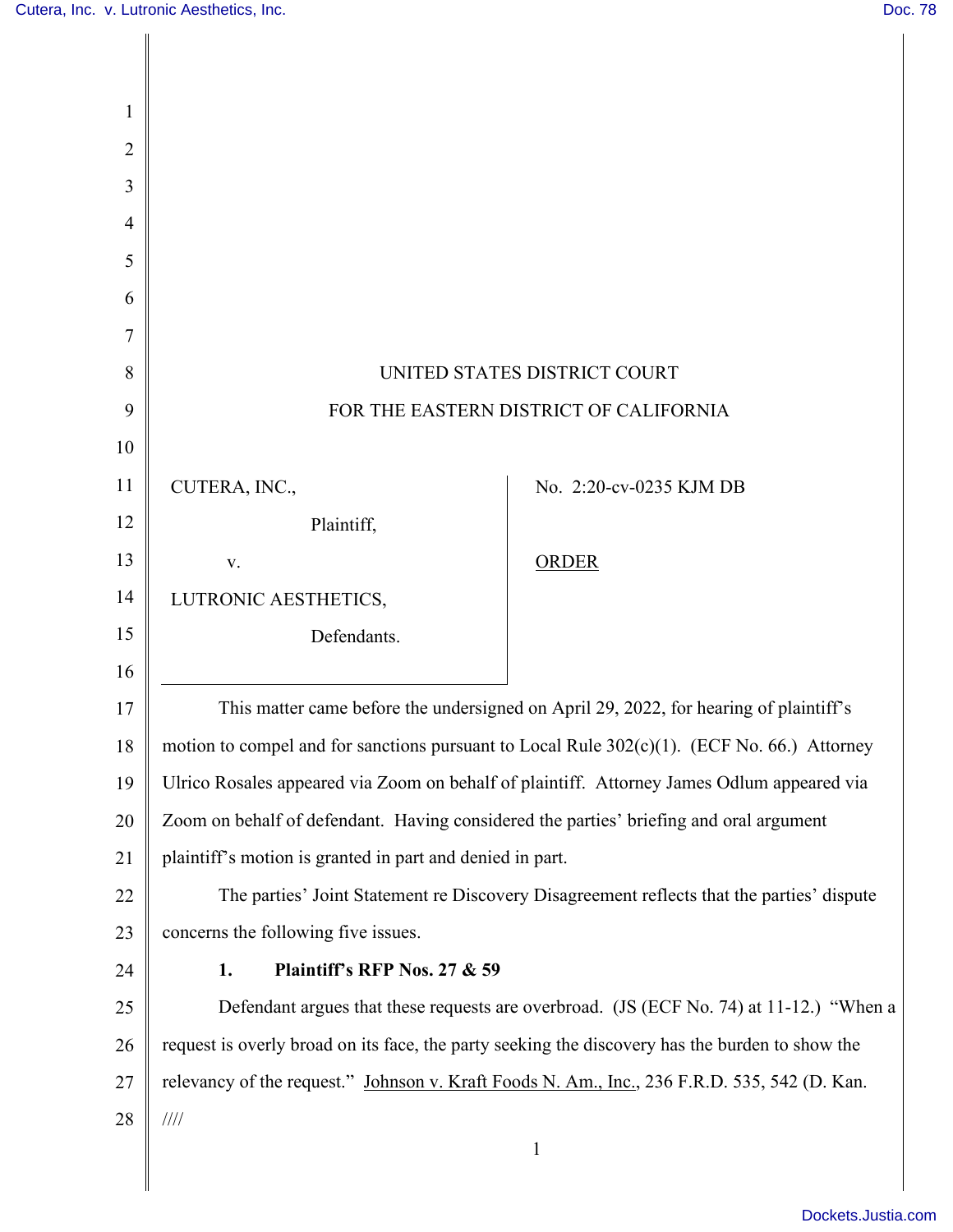1 2 3 4 5 6 7 8 9 10 11 12 13 14 15 16 17 18 19 20 21 22 23 24 25 26 27 28 2 2006). "[A] discovery request should be sufficiently definite and limited in scope[.]" Regan-Touhy v. Walgreen Co., 526 F.3d 641, 649 (10th Cir. 2008). In this regard, "a request or interrogatory is overly broad or unduly burdensome on its face if it (1) uses an omnibus term such as 'relating to' or 'concerning,' and (2) applies to a general category or group of documents or a broad range of information." Moses v. Halstead, 236 F.R.D. 667, 672 (D. Kan. 2006). However, "a request that uses an omnibus phrase to modify a sufficiently specific type of information or group of documents will not be deemed objectionable on its face." Dauska v. Green Bay Packaging Inc., 291 F.R.D. 251, 261 (E.D. Wis. 2013). Here, the undersigned finds that plaintiff's requests are over broad. In this regard, plaintiff's RFP No. 27 seeks production of "DOCUMENTS, COMMUNICATIONS, and THINGS to identify and generally describe any actual or potential product or technology" defendant "developed, planned, designed, created, manufactured, tested, marketed, or offered for sale," from "January 1, 2019 to the present[.]" (JS (ECF No. 74) at 7.) Plaintiff's RFP No. 59 purports to seek a similar production related only to the "Derma V product or any vascular-related or vascular pigment and hair product or technology," but concludes by stating that the "request includes . . . any DOCUMENTS, COMMUNICATIONS, and THINGS RELATING TO any work, tasks or activities performed by LUTRONIC, Lutronic Corporation," three named individuals, "or that LUTRONIC outsourced to . . . any consultant or third-party."  $(Id. at 7-8.)$  Such broadly worded requests are neither sufficiently definite nor limited in scope. Plaintiff's motion to compel is, therefore, denied with respect to these requests. **2. Plaintiff's RFP other than No. 27 & No. 59.**  Plaintiff argues that the defendant has "not produced a single document," in response to a request, even when the request "could not possibly necessitate the use of search terms[.]" (JS (ECF No. 74) at 12.) Defendant argues that plaintiff's requests "in its entirety encompasses ESI," apparently citing to the instruction and definition portion of plaintiff's RFP. Plaintiff does not address this argument. ////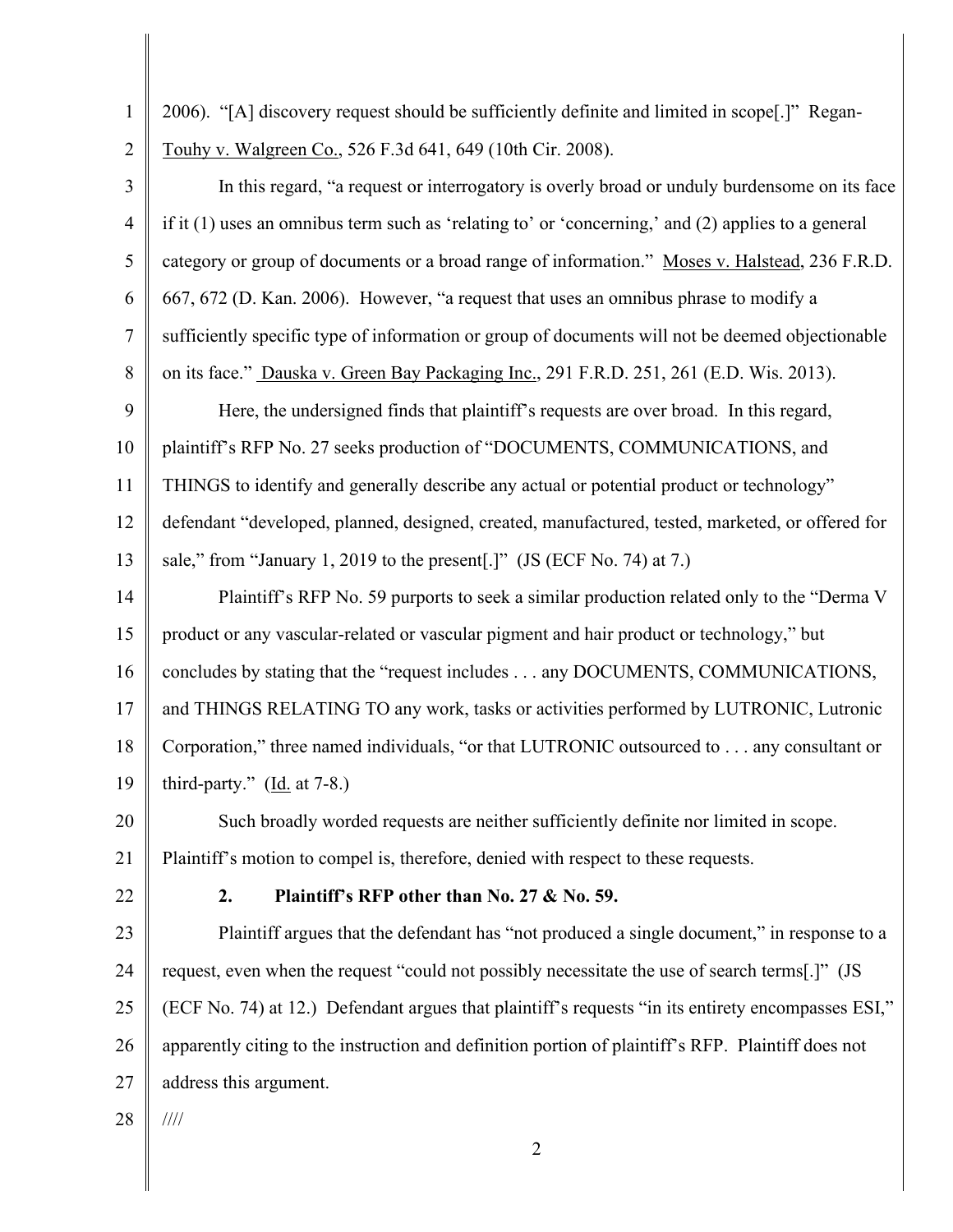1 2 3 4 5 6 7 8 9 10 11 12 13 14 15 16 17 18 19 20 21 22 23 24 25 26 Moreover, the undersigned could not find a copy of plaintiff's RFP request to defendant submitted in connection with the Joint Statement. The undersigned raised this issue with plaintiff's counsel at the April 29, 2022 hearing. Plaintiff's counsel directed the undersigned to exhibits C and I of the Joint Statement. Exhibit I is an email exchange. (JS (ECF No. 74-1) at 167-222.) Exhibit C is defendant's response to plaintiff's request. (Id. at 42-113.) Requests for Production of Documents typically include definitions and instructions. See Del Socorro Quintero Perez v. United States, Case No. 13cv1417 WQH BGS, 2016 WL 304877, at \*5 (S.D. Cal. Jan. 25, 2016) ("In each set of RFPs propounded on Defendants, Plaintiffs put forth four pages of definitions and nearly five pages of general instructions."). And that appears to be true here based on defendant's argument and citation. Plaintiff has failed to provide argument and evidence to dispute defendant's assertion. In the absence of such information, the undersigned cannot say that defendant's argument is without merit. Plaintiff's motion to compel, therefore, is denied as to this request. **3. Privilege Log** Plaintiff argues that defendant has asserted the attorney client privilege but failed to provide a privilege log. (JS (ECF No. 74) at 13-14.) The parties, however, have yet to reach agreement on search terms for electronically stored information ("ESI"). As such, "the universe of documents" at issue is unknown. (Id. at 14.) To the extent plaintiff believes there is non-ESI discovery defendant should produce, plaintiff should address that in a separate motion specifically and clearly dealing with that issue. Plaintiff's motion to compel is also denied with respect to this request. **4. ESI Search Terms** Each party asserts the other has refused to meet and confer over necessary ESI search terms. (Id. at 15-17.) Accordingly, plaintiff's motion to compel will be granted as to this request and the parties ordered to meet and confer over this issue. **5. Attorney's Fees**

27 28 When the court grants a motion to compel it must "after giving an opportunity to be heard," award "reasonable expenses incurred in making the motion, including attorney's fees,"